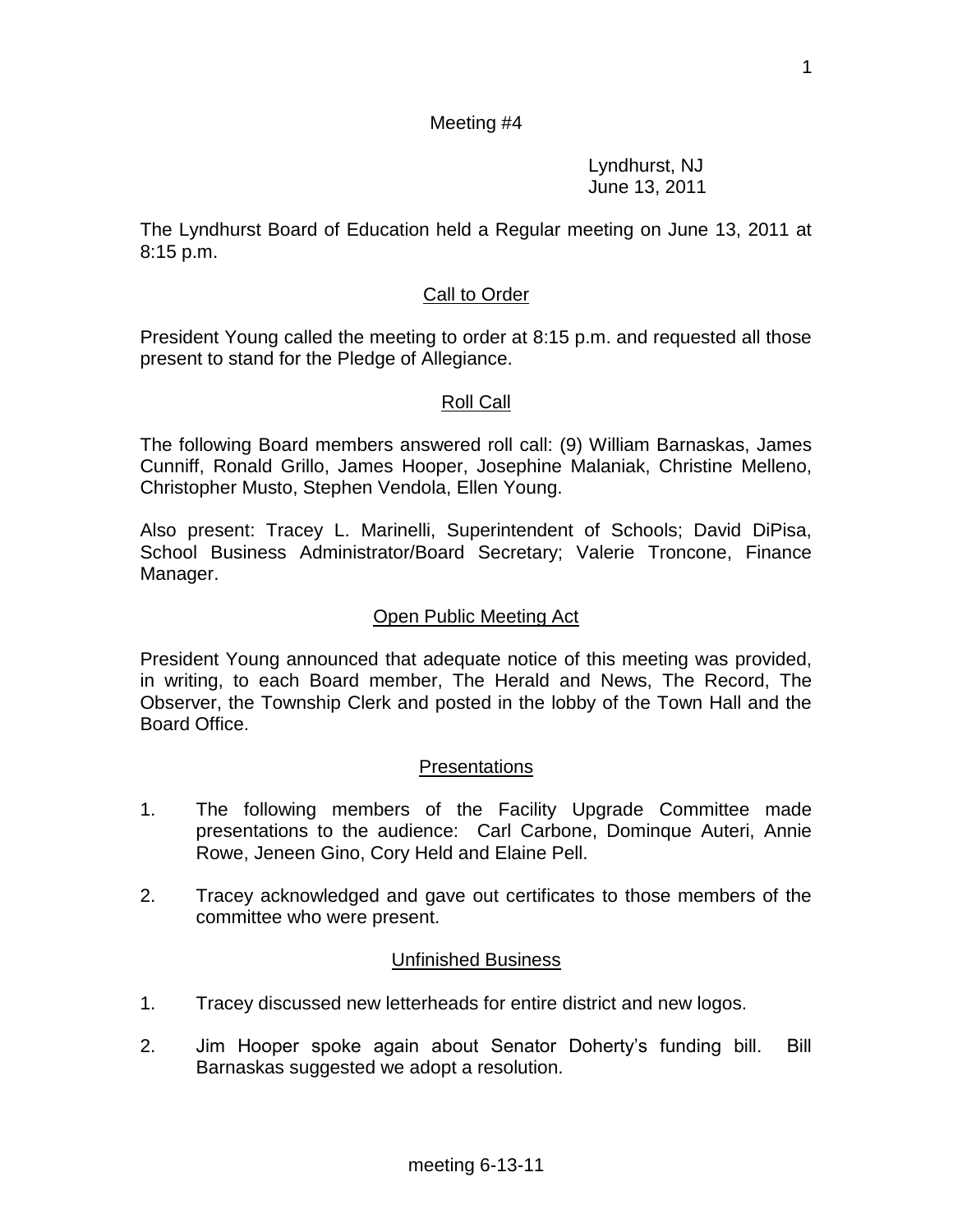Correspondence From: Subject Matter:

Kaleidoscope of Hope Foundation Thank You – Fund Raiser

# Finance Committee

Any Board member who takes exception to any of the following listed actions under the category of Finance may so indicate now and a separate motion for each of the excepted actions will be entertained.

Motion made by James Cunniff second by William Barnaskas that the following Finance actions of the Board numbered 1 to 18 and 20 to 23 exception actions 19 be adopted.

Roll Call For: (9) William Barnaskas, James Cunniff, Ronald Grillo, James Hooper, Josephine Malaniak, Christine Melleno, Christopher Musto, Stephen Vendola, Ellen Young.

- 1. BE IT RESOLVED, by the Lyndhurst Board of Education that it has received and accepts the financial reports of the Secretary and Treasurer of School Monies for the month ended May 31, 2011 and certifies that the reports indicate that no major account or fund is over-expended in violation of NJAC 6A:23-2.11(a) and that sufficient funds are available to meet the district's financial obligations for the remainder of the school year. A copy of the certification shall be included in the minutes.
- 2. BE IT RESOLVED, that the payroll for the month ended May 31, 2011 be and the same is hereby approved and ordered paid:

Payroll \$1,895,777.84

3. BE IT RESOLVED, that the attached list of supplies received and services rendered to the Board of Education of the Township of Lyndhurst, County of Bergen, for the month ended June 13, 2011 be and the same are hereby approved and ordered paid:

| Current Expense (Fund 11)  | \$1,476,809.89 |
|----------------------------|----------------|
| Capital Outlay (Fund 12)   | 29,345.00      |
| Special Revenue (Fund 20)  | 39,103.31      |
| Total                      | \$1,545,258.20 |
| Capital Projects (Fund 30) | 56,317.32      |
| <b>General Ledger</b>      | 191,704.82     |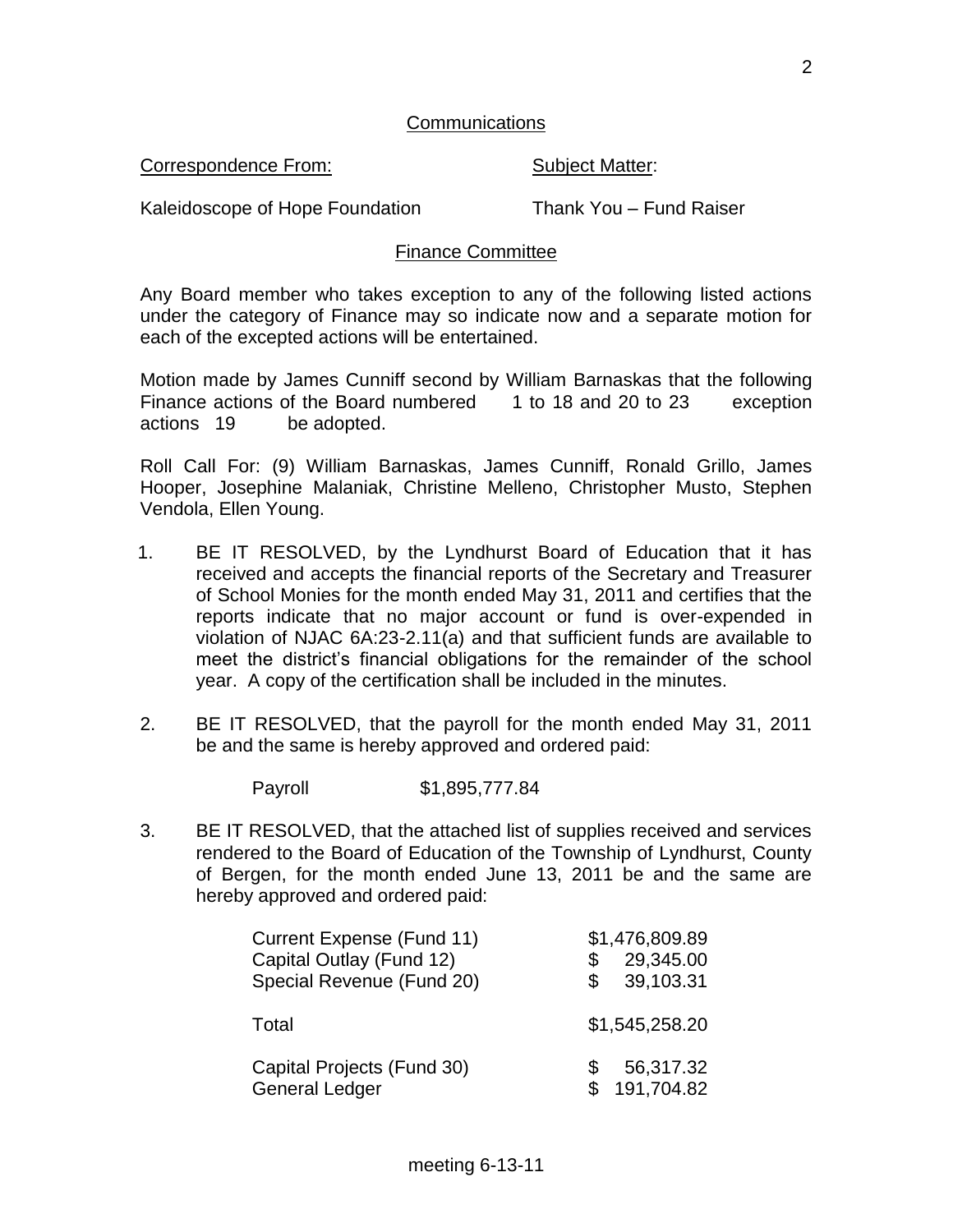4. BE IT RESOLVED, that the ACCP/BCCP supplies received and services rendered to the Board of Education of the Township of Lyndhurst, County of Bergen, for the month of May 2011, be and the same are hereby approved and ordered paid:

| <b>Payroll/Payroll Taxes</b> | \$11,183.16 |
|------------------------------|-------------|
| Supplies/Telephone/Misc      | \$51,406.28 |
| <b>Tuition Refunds</b>       | - 0 -       |
| Total                        | \$62,589.44 |

5. BE IT RESOLVED, that cafeteria services rendered to the Board of Education of the Township of Lyndhurst, County of Bergen, for the month of May 2011, be and the same are hereby approved and ordered paid:

Payroll/Payroll Taxes \$24,814.04

- 6. BE IT RESOLVED, that the Lyndhurst Board of Education approve the attached transfers for the month of May 2011.
- 7. BE IT RESOLVED, that the Lyndhurst Board of Education approve the attached necessary transfers to achieve the thoroughness standards for the current school year which includes the purpose and specific line items necessary to be transferred as well as the corresponding amounts. No other line item balances are available and all other appropriation balances are or will be expended or encumbered.
- 8. BE IT RESOLVED, that the Lyndhurst Board of Education enter into a service agreement with the Bergen County Special Services School District (BCSSDD) to provide auxiliary services as outlined in Chapter 192/193 Laws of 1977, and shall be limited to instruction, evaluation, and the necessary equipment supplies, administration and supervision inherent in providing Compensatory Education, English as a Second Language, Supplemental Instruction, Home Instruction, Examination and Classification and Speech Correction to eligible students attending nonpublic school within the public school district in accordance with N.J.S.A. 18A:46A, 6,8,9 et seq. (Laws of 1977, Chapter 192), and the rules and regulations governing auxiliary services to non-public schools.
- 9. BE IT RESOLVED, that the Lyndhurst Board of Education authorizes the School Business Administrator to pay the July bills.
- 10. BE IT RESOLVED, that the Lyndhurst Board of Education approve the following donations: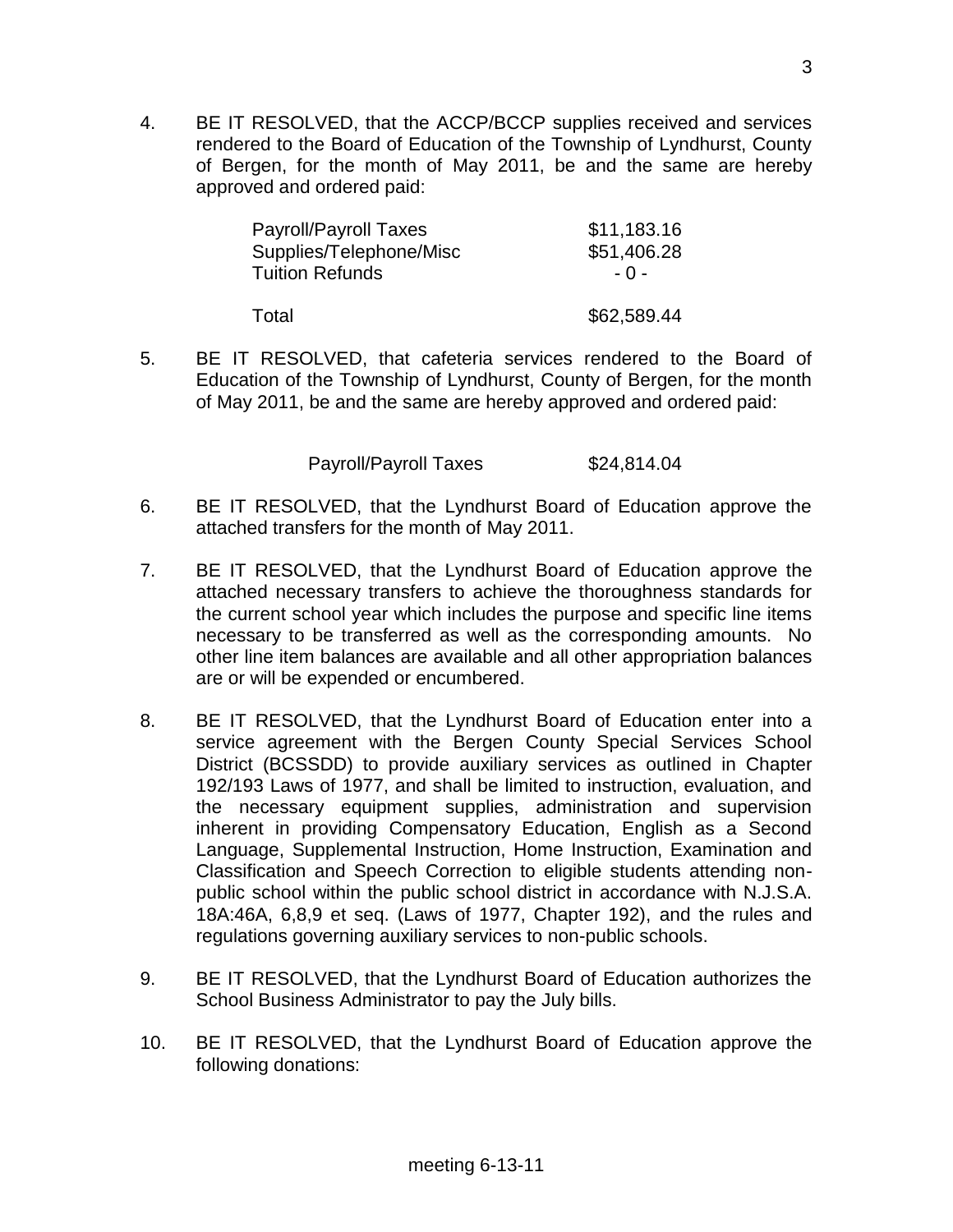Lyndhurst Fire Department - \$500.00 Lyndhurst Emergency Squad - \$500.00 Lyndhurst Auxiliary Police - \$500.00

11. BE IT RESOLVED, that the Lyndhurst Board of Education authorize the School Business Administrator to invest school district funds within statutory limitations.

BE IT FURTHER RESOLVED, that the Lyndhurst Board of Education approve the district's participation in the Bergen County Banking Consortium (BCBANC) from July 1, 2011 through June 30, 2012 and authorize the School Business Administrator to serve as a trustee.

BE IT FURTHER RESOLVED, that the Lyndhurst Board of Education designate TD Bank and Capital One Bank as the banks for deposits and withdrawals for the General Account, Agency Remittance Account, Payroll Account, Athletic Account, Lyndhurst High School Account, Lyndhurst Elementary Account, Lyndhurst Cafeteria Account, Lyndhurst ACCP Account, Summer Payment Plan Account, Fred O. & Theresa Taub Scholarship Fund Account.

BE IT FURTHER RESOLVED, that the Lyndhurst Board of Education approve the designated signatures on the above accounts.

- 12. BE IT RESOLVED, that the Lyndhurst Board of Education contract with Realtime Information Technology, Inc. for student system software and support for the 2011-2012 school year in the amount of \$25,860.00.
- 13. BE IT RESOLVED, that the Lyndhurst Board of Education renew their District Prescription Drug Program contract with Horizon BCBSNJ for the 2011-2012 school year, at the following rates:

|                | <b>Direct Access</b> | Traditional |
|----------------|----------------------|-------------|
| Single         | \$178.76             | \$196.00    |
| Family         | \$403.99             | \$441.43    |
| Parent & Child | \$218.33             | \$239.93    |

- 14. BE IT RESOLVED, that the Lyndhurst Board of Education renew their vision contract with VSP from August 1, 2011 through July 31, 2015, at a rate of \$10.35 per month, per employee. This rate will not increase for the duration of the contract.
- 15. BE IT RESOLVED, that the Lyndhurst Board of Education contract with The Marasim Group for consulting services and software support for the 2011-2012 school year in the amount of \$22,800.00.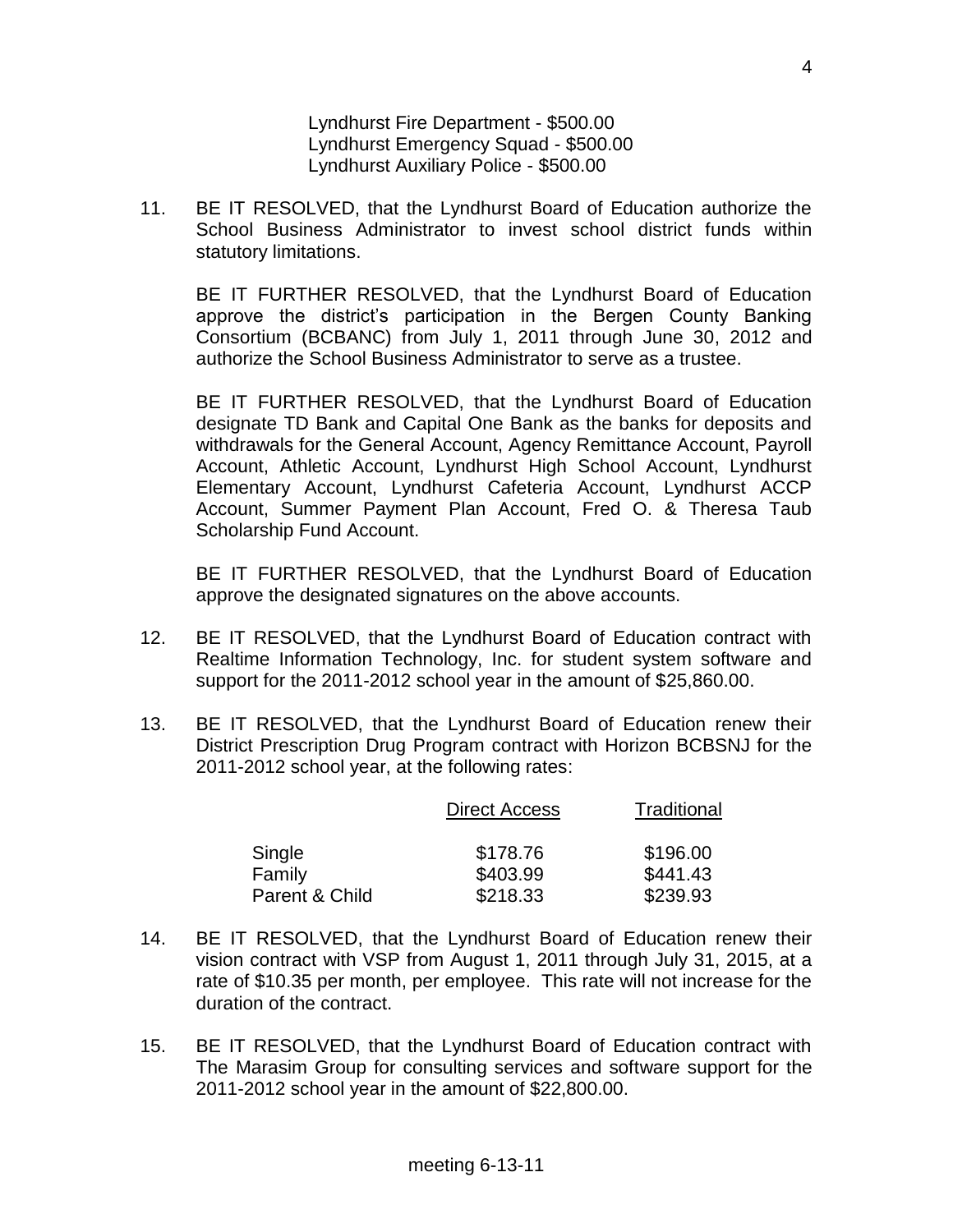- 16. BE IT RESOLVED, that the Lyndhurst Board of Education approve an amended FY2011 IDEA Pre-School Grant Application in the amount of \$24,722.00 for the 2010-2011 school year.
- 17. BE IT RESOLVED, that the Lyndhurst Board of Education accept an award of \$248,503.00 in Extraordinary Aid from the State of New Jersey for the 2010-2011 school year.
- 18. BE IT RESOLVED, that the Lyndhurst Board of Education reject all Heating, Ventilation, Air Conditioning, Boiler & Refrigeration Services bids.
- - TABLED - - - - - - - - - - - - - - - - - - - - - - - - -
- 19. BE IT RESOLVED, that the Lyndhurst Board of Education accept a bid from Carl Carbone Plumbing & Heating Corporation, Lyndhurst, for Plumbing Repair and Maintenance Services for the 2011-2012 school year at a rate of \$75.00 per hour for Time and Material; \$150.00 per hour overtime and a 5% mark-up on parts.

Other bids:

|                                                  | Hourly   |          | Mark-up         |
|--------------------------------------------------|----------|----------|-----------------|
| Aero Plumbing & Heating<br>Co., Inc., Vienna, NJ | \$92.50  | \$138.75 | 20 <sub>%</sub> |
| <b>Binsky Service, Piscataway</b>                | \$92.75  | \$142.75 | 10%             |
| Jarvis Plumbing & Heating                        | \$110.00 | \$165.00 | <b>25%</b>      |
|                                                  |          |          |                 |

- - TABLED - - - - - - - - - - - - - - - - - - - - - - - - -
- 20. BE IT RESOLVED, that the Lyndhurst Board of Education accept a bid from Paolazzi Paving LLC, Rutherford for Snow Removal for the 2011- 2012 school year at rate of \$200.00 per hour.

Other bid:

Montana Construction Corp., Inc., Lodi \$1,000.00 per hour

- 21. BE IT RESOLVED, at the recommendation of Tracey Marinelli, Superintendent of Schools, that the Lyndhurst Board of Education approve the contract with APEX Computer Systems LLC (Technology Consultants) for the 2011-2012 school year in the amount of \$65,759.00.
- 22. BE IT RESOLVED, at the recommendation of Tracey Marinelli, Superintendent of Schools, that the Lyndhurst Board of Education rescind a Joint Services Agreement between the Township of Lyndhurst and the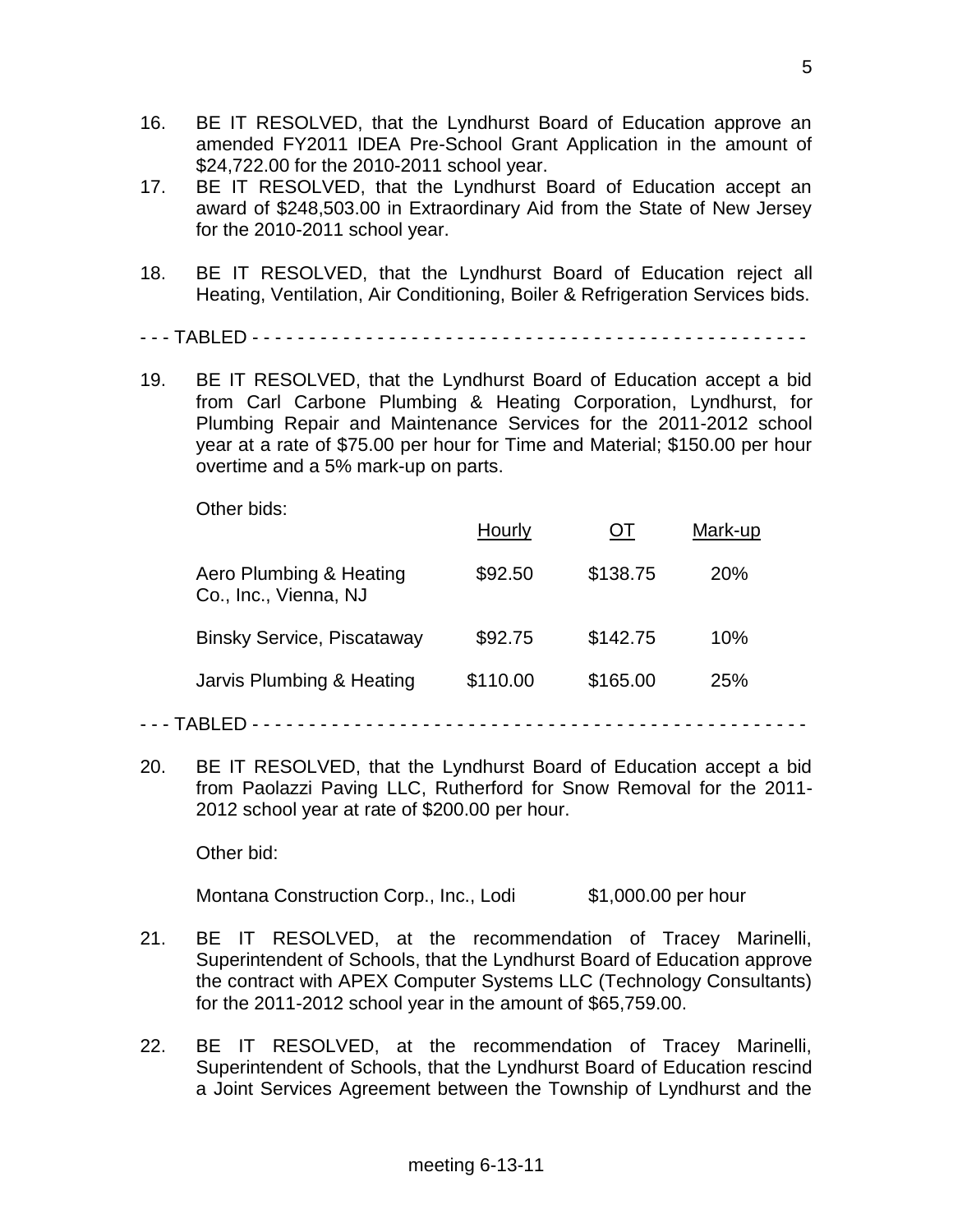Lyndhurst Board of Education fulfilling the joint maintenance and custodial responsibilities to both the Board and the Township.

23. BE IT RESOLVED, at the recommendation of Tracey Marinelli, Superintendent of Schools, that the Lyndhurst Board of Education place the attached list of employees on the negotiated salary guide for the 2011- 2012 school year.

## Education & Curriculum Committee

Any Board member who takes exception to any of the following listed actions under the category of Education & Curriculum may so indicate now and a separate motion for each of the excepted actions will be entertained.

Motion made by Josephine Malaniak second by Ronald Grillo that the following Education & Curriculum actions of the Board numbered 1 through 2 exception actions be adopted.

Roll Call For: (9) William Barnaskas, James Cunniff, Ronald Grillo, James Hooper, Josephine Malaniak, Christine Melleno, Christopher Musto, Stephen Vendola, Ellen Young.

- 1. BE IT RESOLVED, that the Lyndhurst Board of Education approve the 2011 John C. MacLean Scholarship Awards. Copy on file.
- 2. BE IT RESOLVED, that the Lyndhurst Board of Education approve Keystone Credit Recovery as a summer school program for Senior English for students who require more than two courses.

## Facilities & District Planning Committee

Any Board member who takes exception to any of the following listed actions under the category of Facilities & District Planning may so indicate now and a separate motion for each of the excepted actions will be entertained.

Motion made by Ronald Grillo second by Christine Melleno that the following Facilities & District Planning actions of the Board numbered 1 through 1 exception actions be adopted.

1. BE IT RESOLVED, that the Lyndhurst Board of Education approve the recommendations from the Facility Upgrade Committee and permission for DMR Architects and the Superintendent of Schools to file paperwork necessary to proceed with December referendum.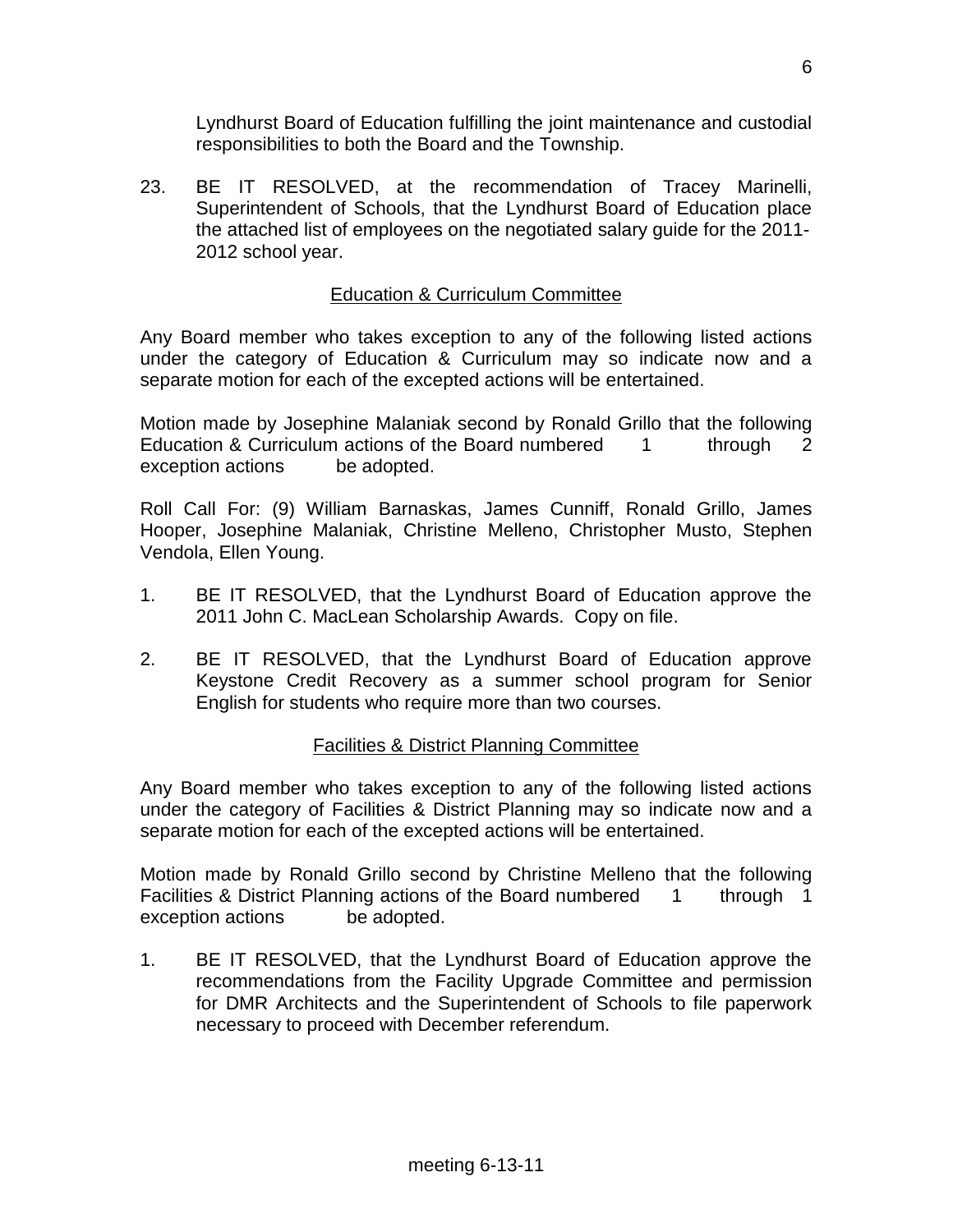### Rules & Regulations Committee

Any Board member who takes exception to any of the following listed actions under the category of Rules & Regulations may so indicate now and a separate motion for each of the excepted actions will be entertained.

Motion made by Stephen Vendola second by Ronald Grillo that the following Rules & Regulations actions of the Board numbered 1 through 3 exception actions be adopted.

Roll Call For: (9) William Barnaskas, James Cunniff, Ronald Grillo, James Hooper, Josephine Malaniak, Christine Melleno, Christopher Musto, Stephen Vendola, Ellen Young.

1. BE IT RESOLVED, that the Lyndhurst Board of Education accept the following donations made to John C. MacLean Awards Night from:

> Maria Rodriguez – Lyndhurst Florist Michael Riccardi – LaVerne Ristorante Joseph Melone – SanCarlo Restaurant Frank Maschio – Maschio's Food Service Annette Collins – Maschio's Food Service Anthony Papamarkos – The Graycliff Fine Catering Joe Soiekerman – Mazur's Bakery Josh DaCosta – Starbucks Matt Landy – Fiesta Restaurant Gerry Vitiello – Vitiello Bakery

- 2. BE IT RESOLVED, that the Lyndhurst Board of Education accept a donation of materials and labor from Jarvis Plumbing & Heating LLC, Lyndhurst for work done in the kindergarten class at Washington School.
- 3. BE IT RESOLVED, that the Lyndhurst Board of Education approve the following use of school facilities:

| Organization          | Place        | Time, Date, Purpose                                         |
|-----------------------|--------------|-------------------------------------------------------------|
| Lyndhurst Parks Dept. | Matera Field | 5:30 pm-7:00 pm<br>6/27 thru 6/30/11<br>Soccer Camp         |
| Lyndhurst Parks Dept. | Matera Field | 9:00 am-2:00 pm<br>6/27 thru 7/1/11<br><b>Baseball Camp</b> |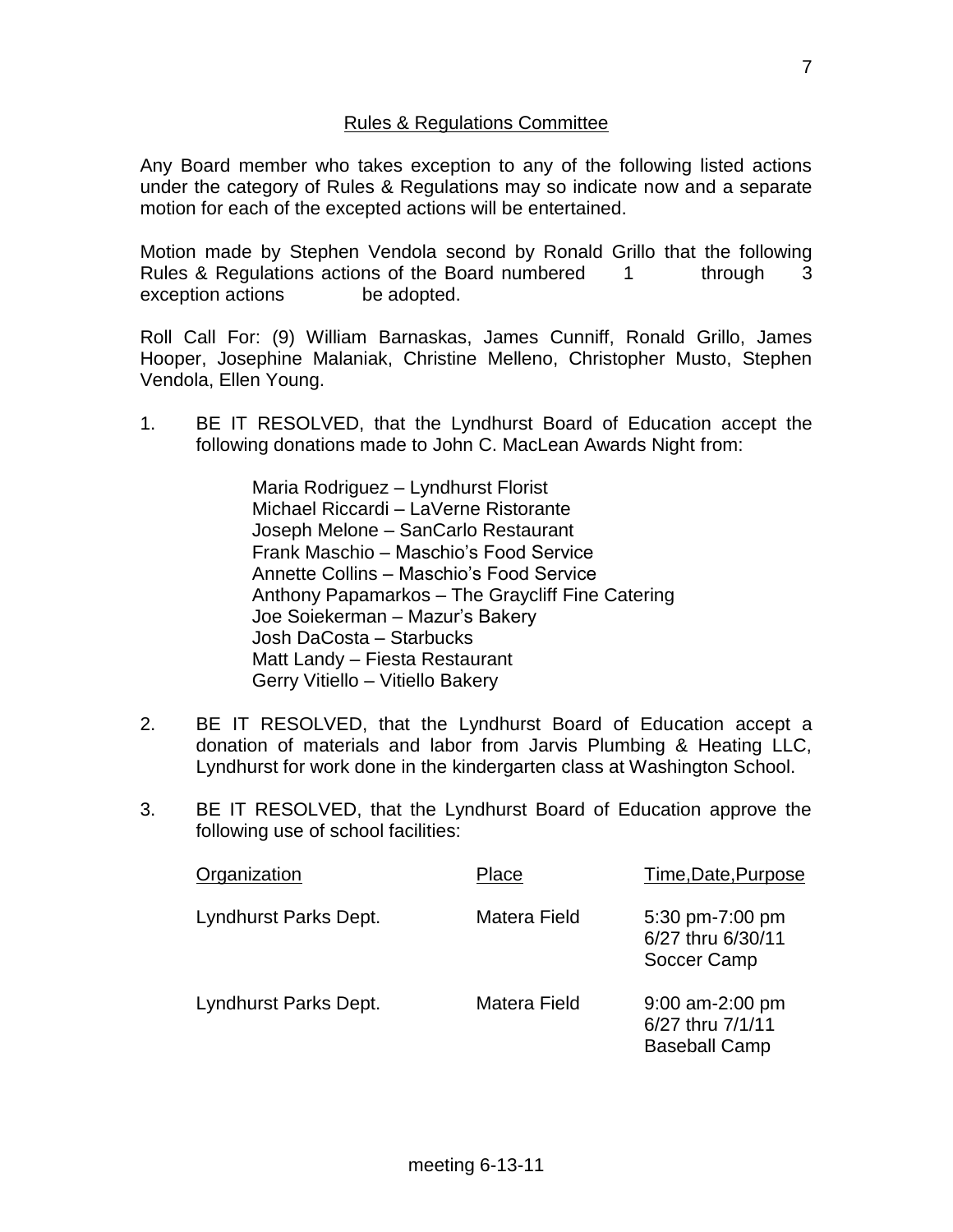| <b>Washington School</b><br>Class of 2012  | Washington                             | 6:30 pm-9:30 pm<br>5/18/11<br>Meeting                                                            |
|--------------------------------------------|----------------------------------------|--------------------------------------------------------------------------------------------------|
| <b>Project Graduation</b>                  | <b>Lyndhurst HS</b><br><b>Room 144</b> | 7:00 pm-8:30 pm<br>5/19/11<br>Meeting                                                            |
| <b>Washington School PTA</b>               | Washington<br><b>School Yard</b>       | 1:00 pm-3:00 pm<br>5/27/11<br><b>Fruit Salad Day</b>                                             |
| <b>Washington School PTA</b>               | Washington<br><b>School Yard</b>       | 9:00 am-1:00 pm<br>6/17/11<br><b>School Picnic</b>                                               |
| <b>Franklin School PTA</b>                 | Franklin<br>Playground                 | 12:45 pm-2:00 pm<br>6/2/11<br>Walk-a-Thon K-8                                                    |
| <b>Franklin School PTA</b>                 | Franklin<br><b>Court Yard</b>          | 9:00 am-2:00 pm<br>6/14/11<br>Fun Day                                                            |
| <b>Roosevelt School</b><br>Class of 2012   | Roosevelt<br>Parking Lot               | 9:00 am-3:00 pm<br>9/24/11<br>Car Wash                                                           |
| <b>Project Graduation</b><br>Class of 2011 | <b>Lyndhurst HS</b><br>Cafeteria       | 4:15 am-7:00 am<br>6/18/11<br><b>Breakfast</b>                                                   |
| <b>LHS Booster Club</b>                    | Lyndhurst HS<br><b>Room 110</b>        | 7:00 pm-9:00 pm<br>9/12;10/3;11/7;<br>12/5/11; 1/2;2/6;<br>3/5;4/2;5/7/6/4/12<br><b>Meetings</b> |

## Student Activities & Recognition Committee

Any Board member who takes exception to any of the following listed actions under the category of Student Activities & Recognition may so indicate now and a separate motion for each of the excepted actions will be entertained.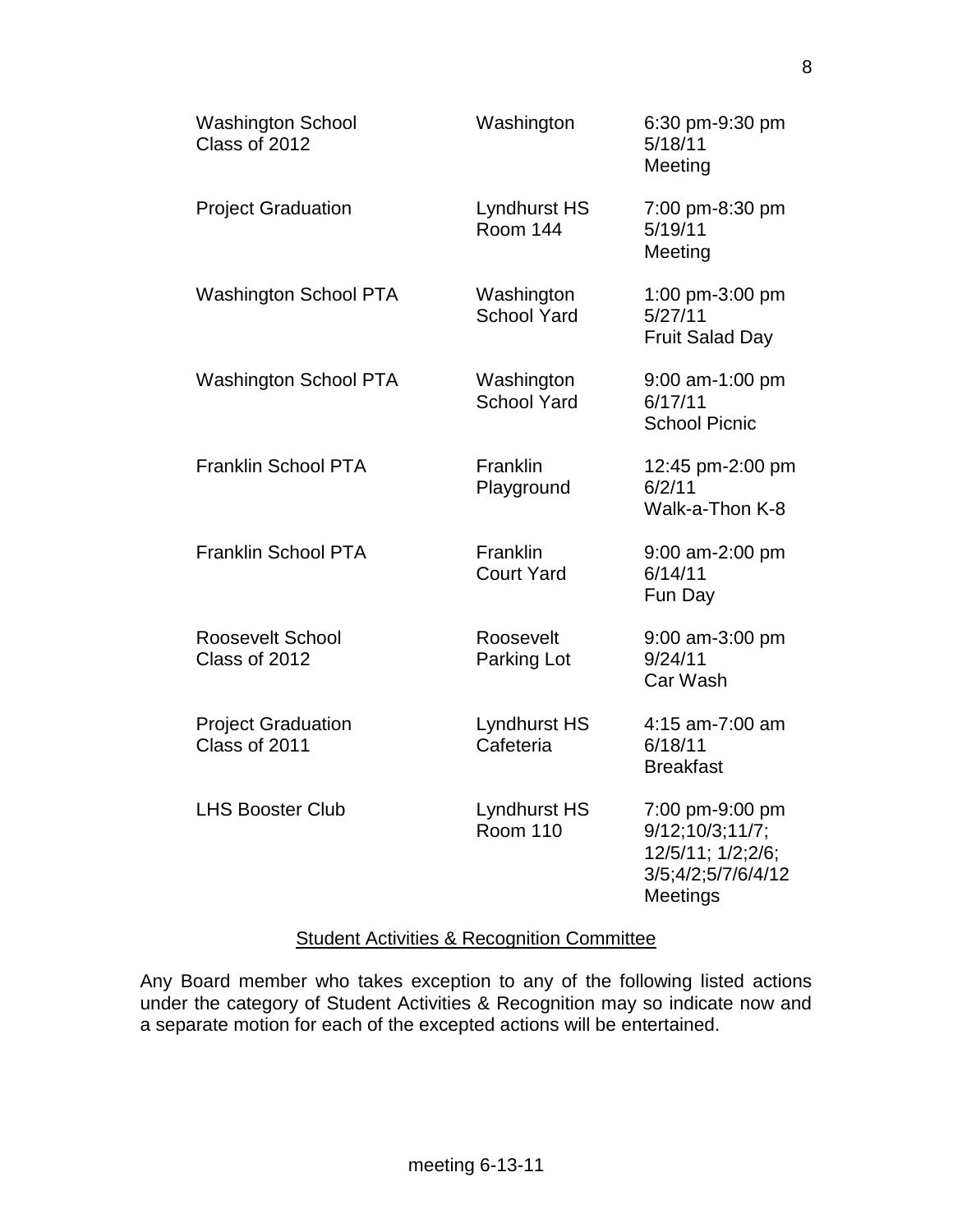Motion made by Christine Melleno second by James Hooper that the following Student Activities & Recognition actions of the Board numbered 1 through 3 exception actions be adopted.

Roll Call For: (9) William Barnaskas, James Cunniff, Ronald Grillo, James Hooper, Josephine Malaniak, Christine Melleno, Christopher Musto, Stephen Vendola, Ellen Young.

1. BE IT RESOLVED, that the Lyndhurst Board of Education, as provided for in Chapter 172 Laws of 1979, does hereby authorize membership of the Lyndhurst High School in the New Jersey State Interscholastic Athletic Association for the 2011-2012 school year to participate in the approved interschool athletic program sponsored by the NJSIAA and,

BE IT FURTHER RESOLVED, that the Lyndhurst Board of Education agrees to be governed by the Constitution By-Laws and rules and Regulations of the NJSIAA for the 2011-2012 school year.

2. BE IT RESOLVED, at the recommendation of Tracey Marinelli, Superintendent of Schools, that the Lyndhurst Board of Education approve the following schedule for summer "captain's" practices.

#### **Football**

3:00 pm-5:00 pm (weight training in the field house) June 13,15,16,20,21,22,23, 2011 9:30 am-11:30 am (weight training in the field house) July 6,7,12,13,14,19,20,21,26,27,28, 2011 August 2,3,4,9, 2011

5:00 pm-7:00 pm (practice on fields) July 11,1,18,20,25,27, 2011 August 1,3,8, 2011

Football coaching staff will chaperone

**Volleyball, Girls' Soccer, Cheering & Boys' Soccer** – will be practicing off Board of Education property

## **Cross Country**

3:30 pm-6:30 pm (field house and track) Wednesdays – June, July and August

Coach Mike Picardo and Coach Ed Tessalone will chaperone

## **Boys' Basketball**

2:00 pm-5:00 pm (Gymnasium)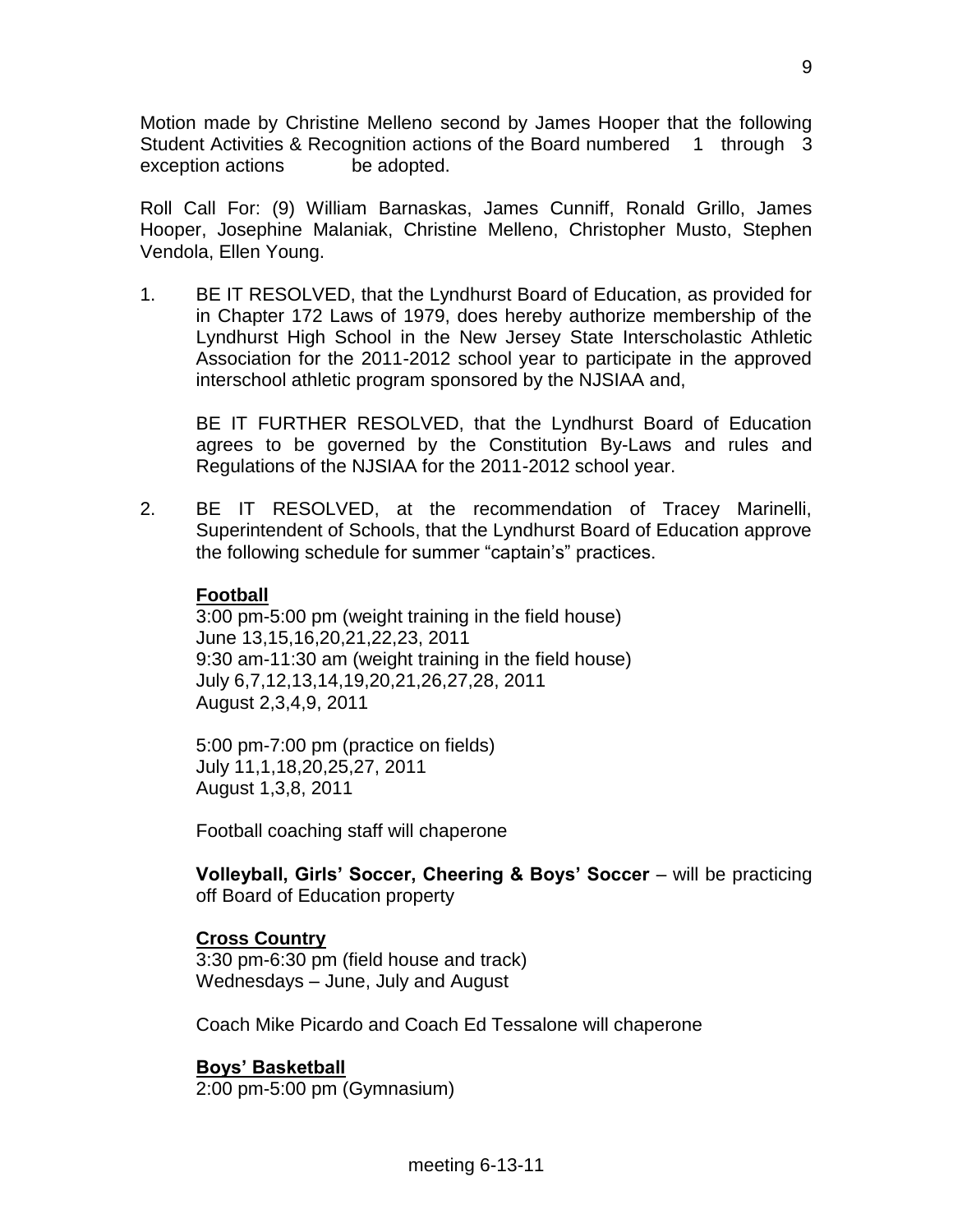June 15,19,21,22,23,26,28,29,30, 2011

Weight training field house 9:00 am-11:00 am and shoot around in gym 11:00 am – 1:00 pm July 5,6,7,12,13,14, 2011

Boys' basketball coaching staff will chaperone

# **Girls' Basketball**

7:00 pm-9:00 pm (Gymnasium) June 21,22,23,27,28,29,30, 2011 July 6,7,8,11,13,15,18,20,21,25,27,28,30, 2011

Girls' basketball coaching staff will chaperone

## **Wrestling**

6:00 pm-8:00 pm (Jefferson School) Tuesdays and Thursdays throughout July and August

Wrestling coaching staff will chaperone

3. BE IT RESOLVED, that the Lyndhurst Board of Education approve the following start dates for the fall athletic teams for the 2011 season.

All Sports – August 15, 2011

# Personnel Committee

Any Board member who takes exception to any of the following listed actions under the category of Personnel may so indicate now and a separate motion for each of the excepted actions will be entertained.

Motion made by Christine Melleno second by Ronald Grillo that the following Personnel actions of the Board numbered 1 to 16 and 18 to 20 exception actions 17 and 21 be adopted.

Roll Call For: (9) William Barnaskas, James Cunniff, Ronald Grillo, James Hooper, Josephine Malaniak, Christine Melleno, Christopher Musto, Stephen Vendola, Ellen Young.

1. BE IT RESOLVED, at the recommendation of Tracey Marinelli, Superintendent of Schools, that the Lyndhurst Board of Education approve the contract with Jeff Perrapato, Technology Consultant, for the 2011- 2012 school year, at a salary of \$67,557.00, effective July 1, 2011.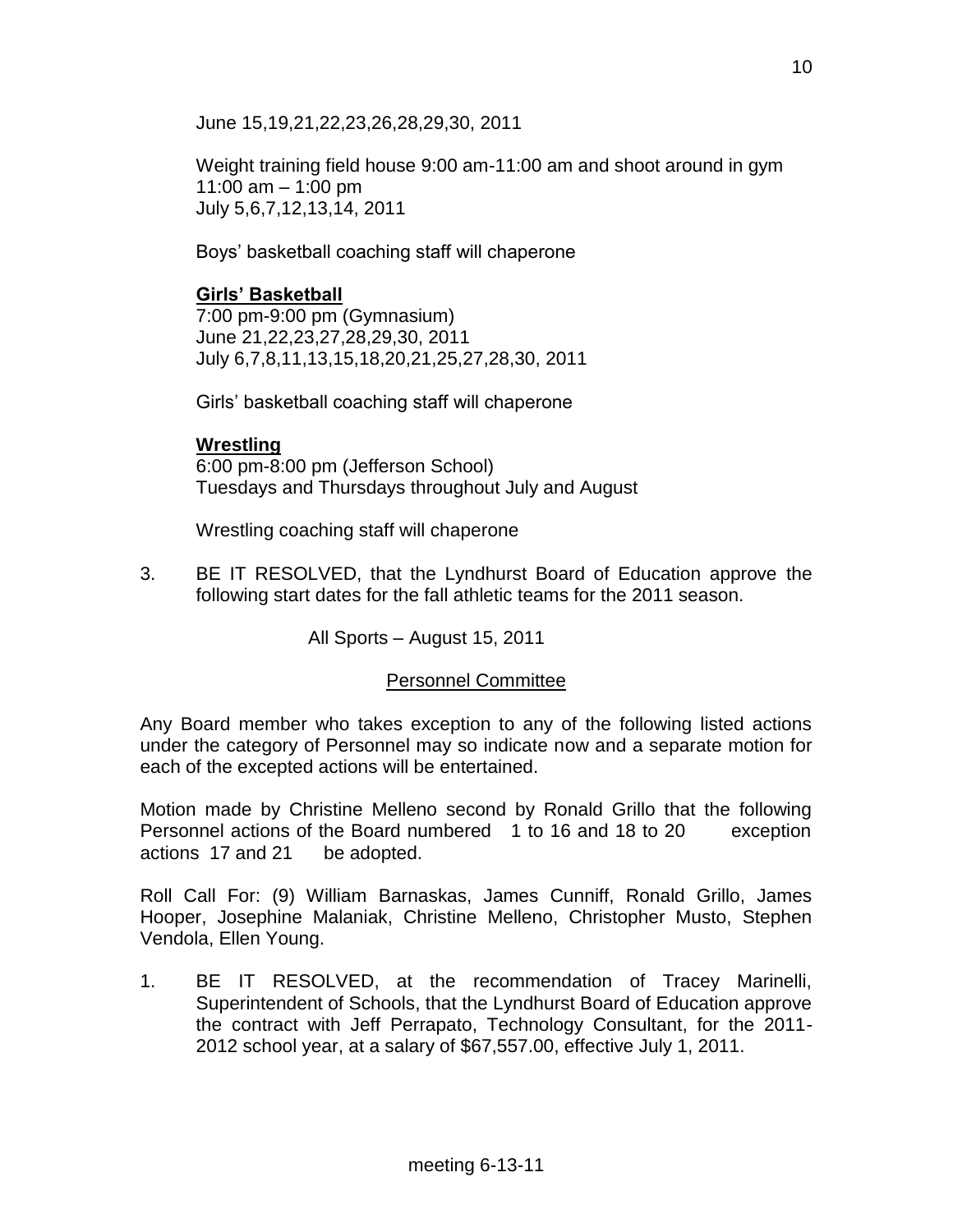- 2. BE IT RESOLVED, at the recommendation of Tracey Marinelli, Superintendent of Schools, that the Lyndhurst Board of Education hire Marlene Krupp as Test Data Analyst for the 2011-2012 school year at a stipend of \$6,000.00.
- 3. BE IT RESOLVED, at the recommendation of Tracey Marinelli, Superintendent of Schools, that the Lyndhurst Board of Education hire Jill Tozduman as a Drop-In Center Counselor, three (3) days per week, for the 2011-2012 school year, at a salary of \$350.00 per diem.
- 4. BE IT RESOLVED, at the recommendation of Tracey Marinelli, Superintendent of Schools, that the Lyndhurst Board of Education hire Jill Tozduman as a School Social Worker for two (2) days, from September 7, 2011 to February 1, 2012, at a salary of \$350.00 per diem. This is a maternity leave replacement.
- 5. BE IT RESOLVED, at the recommendation of Tracey Marinelli, Superintendent of Schools, that the Lyndhurst Board of Education hire Janice Martin as a School Social Worker on an as needed basis, from September 7, 2011 to February 1, 2012, at a salary of \$340.00 per case, to do initial evaluations in addition to any re-evaluations and annual reviews. This is a maternity leave replacement.
- 6. BE IT RESOLVED, at the recommendation of Tracey Marinelli, Superintendent of Schools, that the Lyndhurst Board of Education appoint David DiPisa as the Fund Commissioner to the School Alliance Insurance Fund for the Lyndhurst School District, for the 2011-2012 school year, with no compensation.
- 7. BE IT RESOLVED, at the recommendation of Tracey Marinelli, Superintendent of Schools, that the Lyndhurst Board of Education place the following employees on the proper step of the salary guide.

| Karina Veiga           | From: MA@ \$77,185<br>Effective September 1, 2011                     | To:MA+30@ \$81,185   |
|------------------------|-----------------------------------------------------------------------|----------------------|
| <b>Kelly Giaquinto</b> | From: BA@ \$51,315<br>Effective September 1, 2011                     | To: MA@ \$58,715     |
|                        | Sandra Manganaro From: BA+30@ \$53,915<br>Effective September 1, 2011 | To: MA@ \$57,915     |
| Cetta Gregory          | From: MA+30@ \$100,005<br>Effective September 1, 2011                 | To: MA+45@ \$101,505 |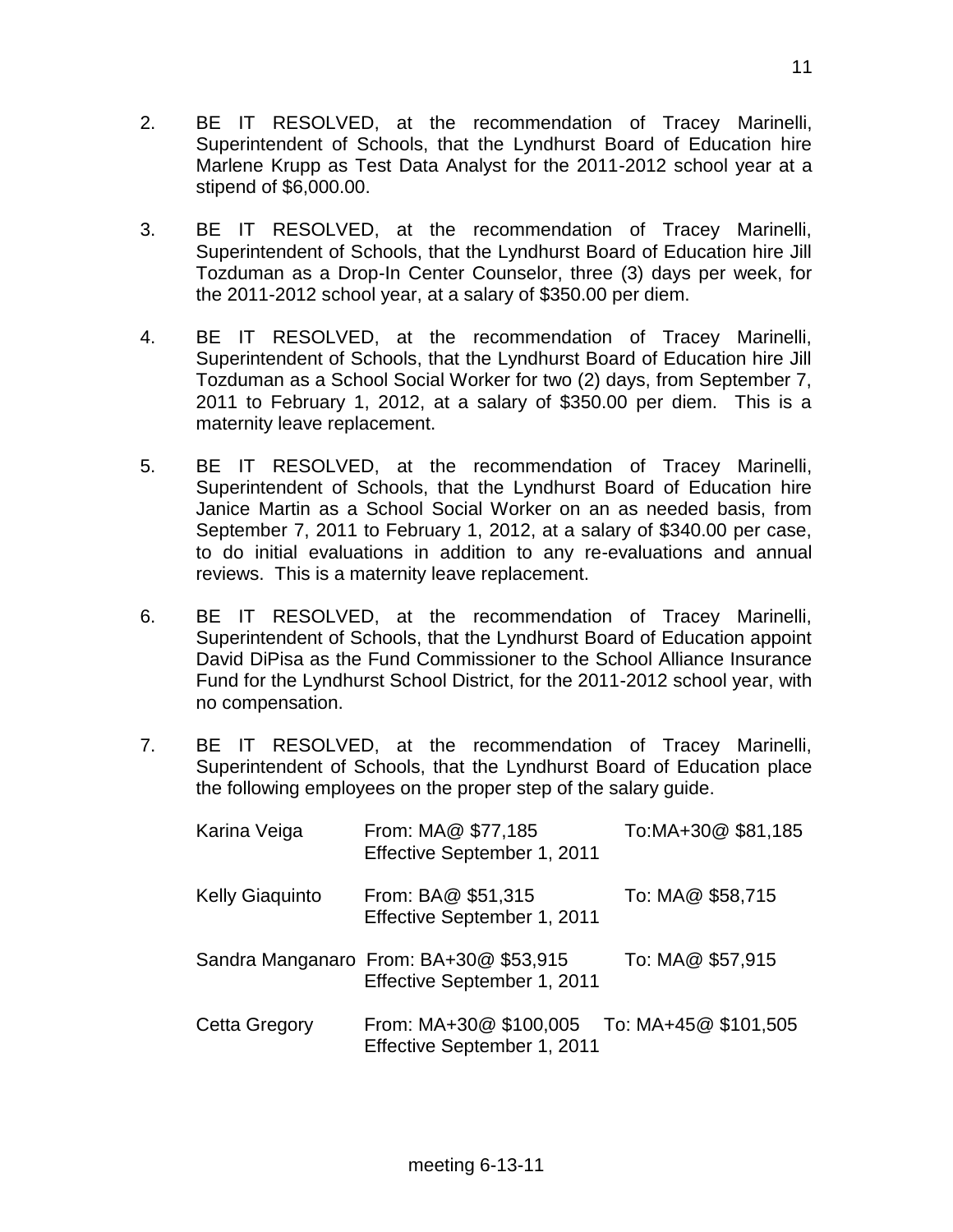8. BE IT RESOLVED, at the recommendation of Tracey Marinelli, Superintendent of Schools, that the Lyndhurst Board of Education grant the following employees tenure.

| Maryann Mule              | effective July 2, 2011      |
|---------------------------|-----------------------------|
| <b>Tatiana Pastor</b>     | effective September 2, 2011 |
| Danitza Ricigliano        | effective September 2, 2011 |
| Melissa Manzella          | effective September 2, 2011 |
| <b>Jill Dischler</b>      | effective September 2, 2011 |
| Melissa Bruno-Mule        | effective September 2, 1011 |
| Kim Huntington            | effective September 2, 2011 |
| <b>Kelly Giaquinto</b>    | effective September 2, 2011 |
| <b>Danielle Sammarone</b> | effective September 2, 2011 |
| Kim Hykey                 | effective September 2, 2011 |
| Anthony Immediate         | effective September 2, 2011 |

9. BE IT RESOLVED, at the recommendation of Tracey Marinelli, Superintendent of Schools, that the Lyndhurst Board of Education approve the following Professional Development Opportunities.

| Marlene Krupp<br><b>Math Supervisor</b><br>Marlene Krupp<br><b>Math Supervisor</b>                                                                                                                  | 6/14/11, Dr. Steve Leinwand:<br>Singapore Math & Common Core<br>approx. \$34.66<br>9/21/11, Assessing the Common Core<br>AMTNJ, approx. \$136.90 |
|-----------------------------------------------------------------------------------------------------------------------------------------------------------------------------------------------------|--------------------------------------------------------------------------------------------------------------------------------------------------|
| Linda Fenyar<br>Speech Teacher                                                                                                                                                                      | 6/9/11, Current Topics in Congenital<br>Hearing Impairment, approx. \$79.30                                                                      |
| <b>Tracey Marinelli</b><br>Peggy Romano<br><b>Frank Venezia</b><br><b>Nick Coffaro</b><br><b>Frank Servideo</b><br>Marlene Krupp<br>Madelena Zak<br>Laura Marinelli<br>Lisa Klein<br>Peter Strumolo | 6/28 and 6/29/11, Making Legal One<br>Priority One, approx. \$230 each                                                                           |
| Tom Thomas<br><b>Athletic Trainer</b>                                                                                                                                                               | 6/9-6/12/11, Coaching Clinic, Core 13<br><b>EMT B Certification, no cost</b>                                                                     |
| Tom Thomas<br><b>Athletic Trainer</b>                                                                                                                                                               | 7/17/11, 2 <sup>nd</sup> Annual Sports Concussion<br>Summit, approx. \$110.00                                                                    |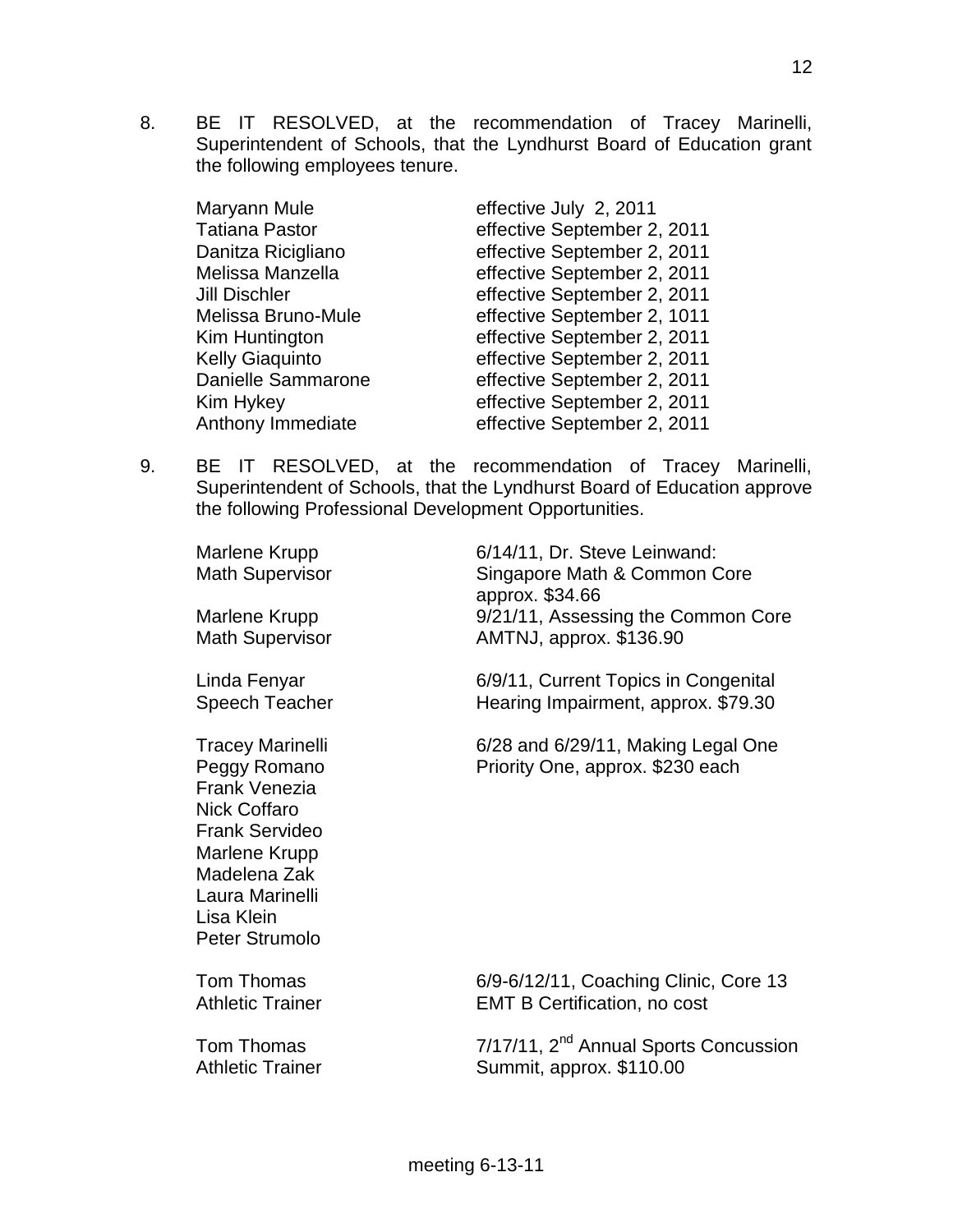10. BE IT RESOLVED, at the recommendation of Tracey Marinelli, Superintendent of Schools, that the Lyndhurst Board of Education approve the following transfers for the 2011-2012 school year, effective June 30, 2011.

| Name                      | From                  | To                        |
|---------------------------|-----------------------|---------------------------|
| <b>Christine Caldwell</b> | <b>Pre-K Disabled</b> | Washington                |
| Jean lacovelli            | Washington            | <b>English Remedial</b>   |
| Angela Nobile             | Lincoln               | Washington                |
| Jennifer Falcicchio       | Washington            | Lincoln                   |
| Meg Lukeman               | Jefferson             | <b>Elementary Spanish</b> |
| <b>Tracey Miele</b>       | <b>TAG</b>            | Jefferson                 |
| Darius Hughes             | Jefferson             | <b>TAG and Franklin</b>   |
| Jamie Vuono               | Jefferson Annex       | Columbus                  |
| Laura Napolitano          | Washington            | <b>Pre-K Disabled</b>     |
| Debra Pravetz             | Washington            | Jefferson                 |
| <b>Lorraine Buczek</b>    | Franklin and          | Franklin, Columbus and    |
|                           | Washington            | Jefferson Annex           |
| Susan Alcuri              | Jefferson and         | Jefferson & Washington    |
|                           | Columbus              |                           |

- 11. BE IT RESOLVED, at the recommendation of Tracey Marinelli, Superintendent of Schools, that the Lyndhurst Board of Education hire Nicholas Serpico as assistant football coach for the 2011 Fall season at a stipend of \$6,084.00, first step. Employment will be provisional, subject to authorization approval for emergent hiring pending completion of criminal history background check, and subject to submission of all required application documents. This is a replacement position.
- 12. BE IT RESOLVED, at the recommendation of Tracey Marinelli, Superintendent of Schools, that the Lyndhurst Board of Education appoint the following 2011 Fall and Winter Sports Athletic Positions. Employment will be provisional, subject to authorization approval for emergent hiring pending completion of criminal history background check, and subject to submission of all required application documents.

All assistant coaches are hired only when numbers warrant.

#### **Football**

| Scott Rubinetti         | <b>Head Coach</b> | \$10,360.00 |
|-------------------------|-------------------|-------------|
| Perrin Mosca            | Assistant         | \$7,766.00  |
| Daniel Goodman          | Assistant         | \$7,766.00  |
| Joseph Castagnetti, Jr. | Assistant         | \$7,766.00  |
| <b>Richard Tuero</b>    | Assistant         | \$7,766.00  |
| Nicholas Serpico        | Assistant         | \$6,084.00  |
|                         |                   |             |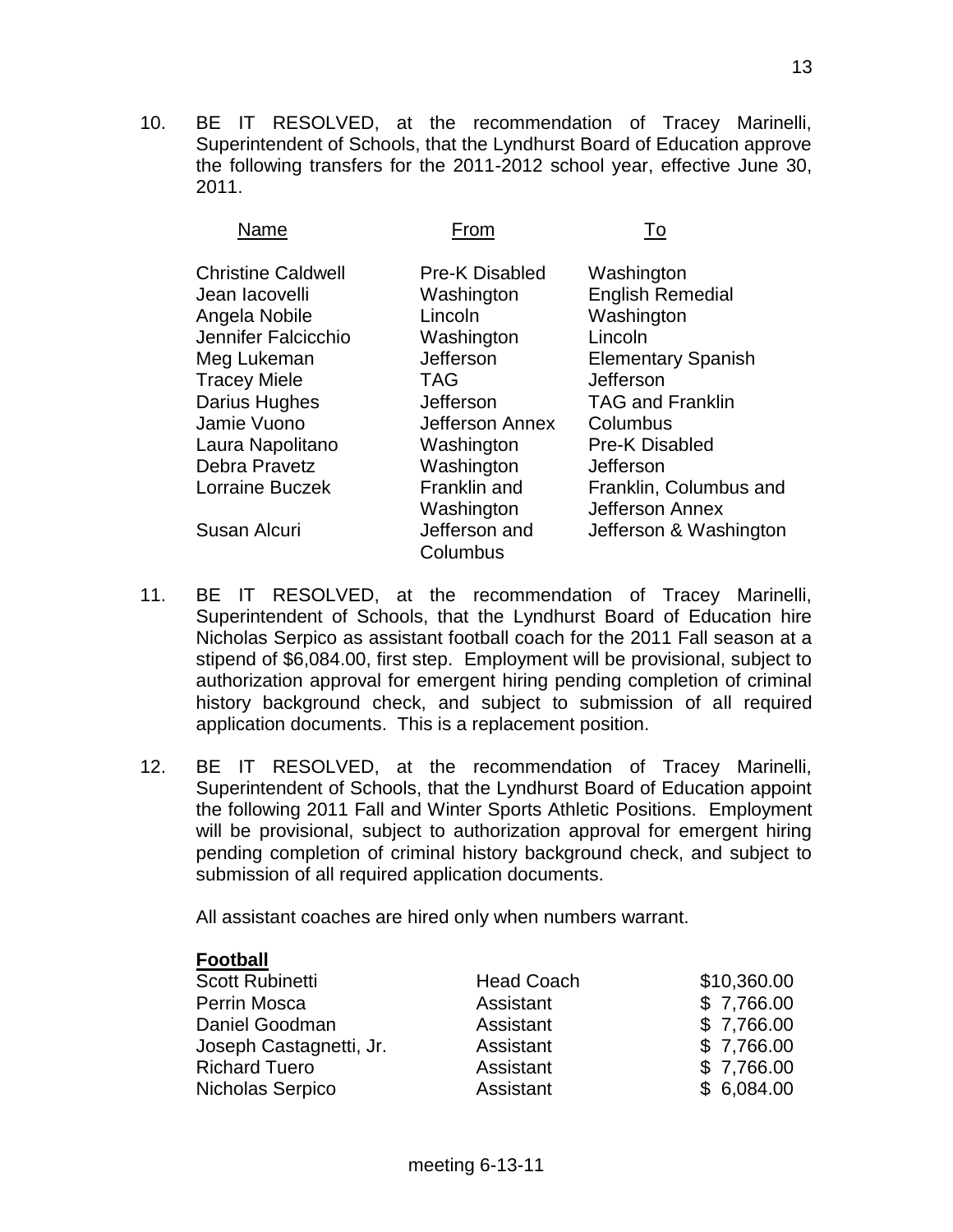| <b>Cross Country</b><br><b>Michael Picardo</b> | <b>Head Coach</b>              | \$5,526.00               |
|------------------------------------------------|--------------------------------|--------------------------|
| <b>Edward Tessalone</b>                        | Assistant                      | \$3,633.00               |
| <b>Soccer (Boys)</b><br><b>Robert Kost</b>     | <b>Head Coach</b>              | \$7,375.00               |
| Robert Fagan                                   | Assistant                      | \$5,559.00               |
| <b>Soccer (Girls)</b>                          |                                |                          |
| Kim Hykey<br><b>Nicole Cortese</b>             | <b>Head Coach</b><br>Assistant | \$7,375.00<br>\$5,559.00 |
| <b>Fall Cheering</b>                           |                                |                          |
| <b>Cheryl Ruiz</b><br><b>TBA</b>               | <b>Head Coach</b><br>Assistant | \$5,526.00               |
| <b>Volleyball</b>                              |                                |                          |
| Luisella Bono                                  | <b>Head Coach</b>              | \$8,447.00               |
| <b>Michael Rizzo</b><br>Gena Prezeszlo         | Assistant<br>Assistant         | \$6,200.00<br>\$6,200.00 |
| <b>Equipment Manager</b>                       |                                |                          |
| <b>Richard Gress</b>                           |                                | \$9,318.00               |
| <b>Athletic Trainer</b><br><b>Tom Thomas</b>   |                                | As per contract          |
| <b>Boys Basketball</b>                         |                                |                          |
| Jeff Radigan                                   | <b>Head Coach</b>              | \$9,318.00               |
| <b>Patrick Auteri</b><br>Robert Fagan          | Assistant<br>Assistant         | \$6,337.00<br>\$6,337.00 |
|                                                |                                |                          |
| <b>Girls Basketball</b>                        |                                |                          |
| Perrin Mosca<br>Anthony Immediate              | <b>Head Coach</b><br>Assistant | \$8,446.00<br>\$7,064.00 |
| <b>TBA</b>                                     | Assistant                      |                          |
| <u>Wrestling</u>                               |                                |                          |
| <b>Dennis McSweeney</b>                        | <b>Head Coach</b>              | \$9,318.00               |
| <b>Thomas Kronke</b>                           | Assistant                      | \$7,064.00               |
| <b>Winter Cheering</b>                         |                                |                          |
| Stephanie Kykey                                | <b>Head Coach</b>              | \$5,526.00               |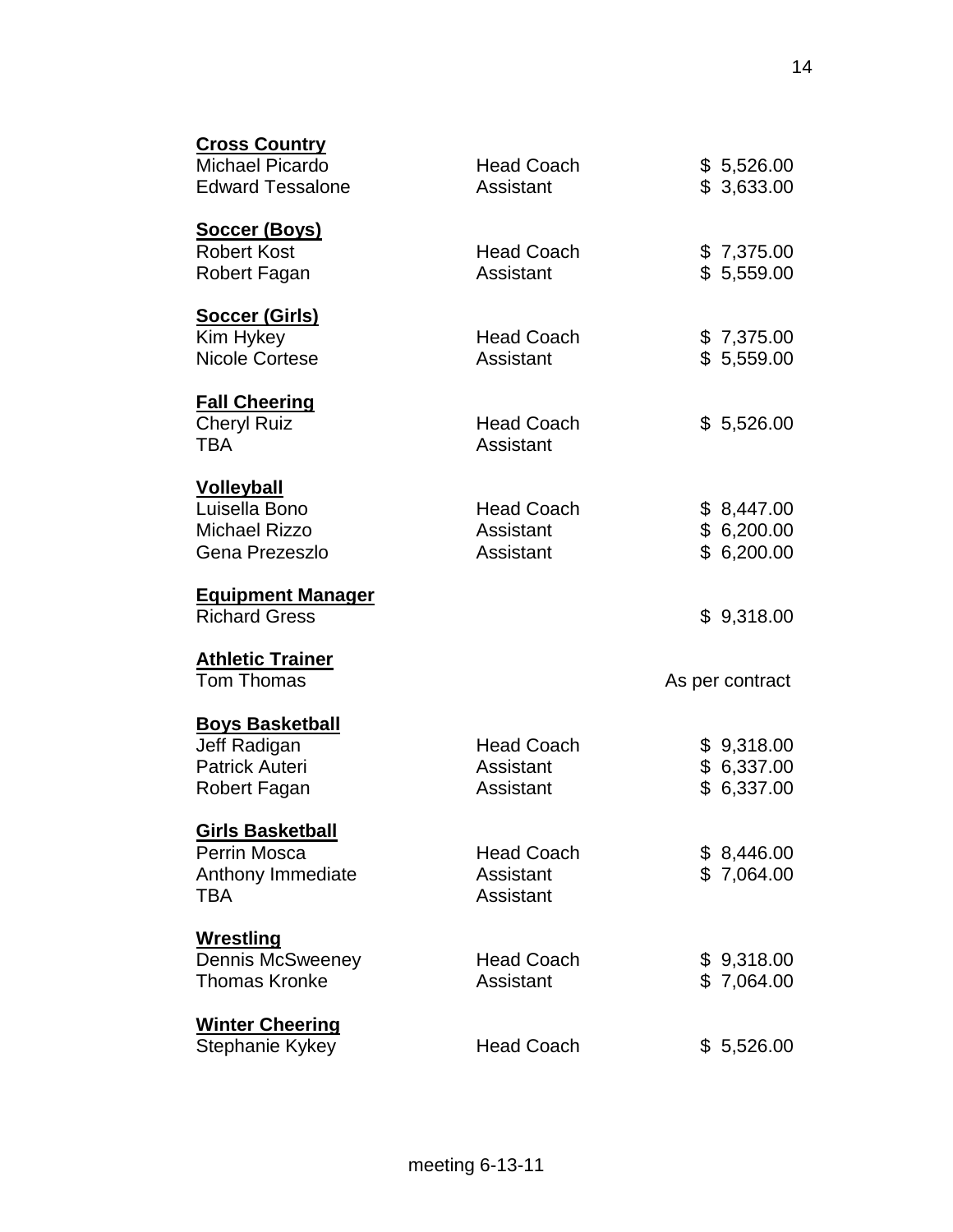| <b>SWIIIIIIIIIIII</b><br><b>Sean Frew</b><br>Jennifer Paterno | <b>Head Coach</b><br>Assistant | \$8,446.00<br>\$6,337.00 |
|---------------------------------------------------------------|--------------------------------|--------------------------|
| <b>Bowling</b><br><b>Michael Rizzo</b>                        | <b>Head Coach</b>              | \$5,526.00               |

13. BE IT RESOLVED, at the recommendation of Tracey Marinelli, Superintendent of Schools, that the Lyndhurst Board of Education approve the following monetary athletic workers for the 2011-2012 school year.

> Ralph Lilore **Diane Auteri** Perrin Mosca Gina Ruzzo Ralph Andreu Linda Kost Jeff Radigan **Alan Frank** Richie Gress **Pat Vasto** Robert Fagan Rob Kost

**Swimming**

Lori DeLuca Scott Rubinetti Ann Mezzina **Anthony Immediate** Michael Rizzo Tom Shoebridge

14. BE IT RESOLVED, at the recommendation of Tracey Marinelli, Superintendent of Schools, that the Lyndhurst Board of Education approve the following list of volunteer coaches for the 2011 fall sports.

> Mehmet Guvener – Girls' Soccer Rich Gress – Girls' Soccer Anthony Oliveri – Girls' Soccer Christine Caldwell – Girls' Soccer Tony Yallo – Boys' Soccer Bennie Cardaci – Boys' Soccer Jimmy Walker – Football Tommy Gallo – Football Mark Urgola – Football Scott Fellini – Football Hatem Gandour – Football Louis Baroody – Football TJ Tronke – Football Adam D'Allesandro – Football

15. BE IT RESOLVED, at the recommendation of Tracey Marinelli, Superintendent of Schools, that the Lyndhurst Board of Education approve the following stipend positions for the 2011-2012 school year.

| Computer Club | Maryann Brown   | \$389.00  |
|---------------|-----------------|-----------|
|               | Diane Jankowski | \$ 389.00 |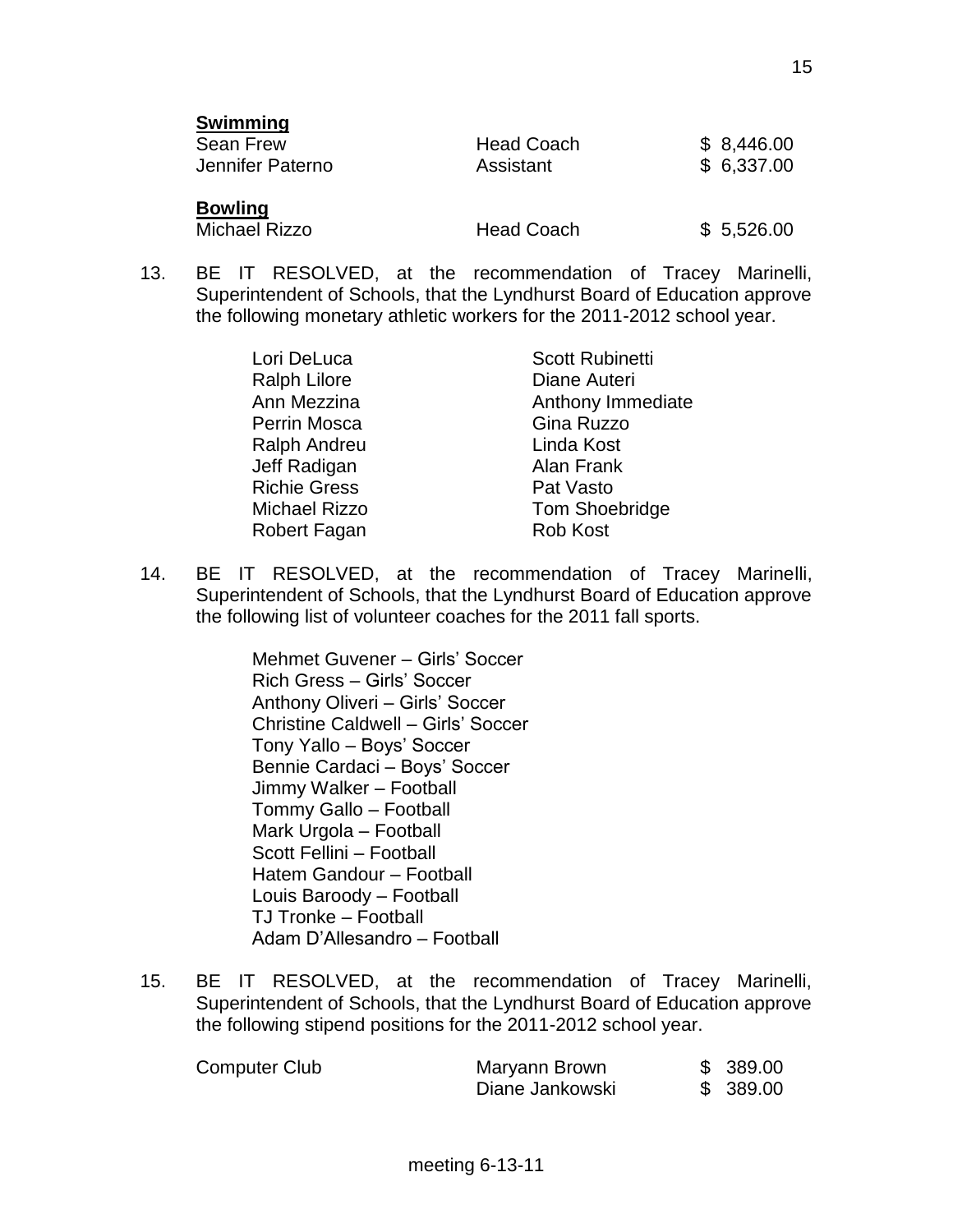| <b>ERASE</b>                                     | Jacqueline Abbatiello   | \$778.00     |
|--------------------------------------------------|-------------------------|--------------|
| <b>FBLA</b>                                      | <b>Brian Fuschetto</b>  | \$<br>778.00 |
| <b>Senior Class</b>                              | Margo Rendzia           | \$2,392.00   |
| <b>Junior Class</b>                              | Danitza Ricigliano      | \$1,017.50   |
|                                                  | <b>Scott Rubinetti</b>  | \$1,017.50   |
| Sophomore Class                                  | Diane Okul              | \$1,198.00   |
| <b>Freshman Class</b>                            | <b>TBA</b>              | \$1,198.00   |
| <b>Academic Competition</b>                      | <b>Erik Franklin</b>    | \$1,992.00   |
|                                                  | <b>Brian Fuschetto</b>  | \$1,992.00   |
| <b>Band Master</b>                               | Domenico Dellosa        | \$7,405.00   |
| <b>Asst. Band Master</b>                         | James Chawalyk          | \$3,866.00   |
| <b>Musical Director</b>                          | <b>Cheryl Ruiz</b>      | \$4,122.00   |
| Asst. Musical Director/<br><b>Vocal Director</b> | Elena Wise              | \$3,434.00   |
| <b>Scenery Coordinator</b>                       | <b>Jill Dischler</b>    | \$1,373.50   |
| (musical)                                        | Lindsey Almeida         | \$1,373.50   |
| <b>Pit Director</b>                              | Domenico Dellosa        | \$2,747.00   |
| Costumes/Publicity                               | Margaret Weckstein      | \$2,747.00   |
| <b>Art Club</b>                                  | <b>Jill Dischler</b>    | \$ 778.00    |
| <b>National Honor Society</b>                    | Sarah Smietana          | \$1,017.50   |
|                                                  | Melissa Manzella        | \$1,017.50   |
| <b>Play Director</b>                             | Cristina Coppola        | \$3,656.00   |
| <b>Assistant Play Director</b>                   | <b>Michael Clifford</b> | \$2,145.00   |
| <b>Scenery Coordinator</b>                       | <b>Kurt Kiefer</b>      | \$688.50     |
|                                                  | <b>Jill Dischler</b>    | \$<br>688.50 |
| <b>Student Government</b>                        | Sara Lampmann           | \$1,135.50   |
|                                                  | <b>Ed Tessalone</b>     | \$1,135.50   |
| <b>Technical Advisor</b>                         | <b>Patrick Newman</b>   | \$9,318.00   |
| <b>World Language Honor Society</b>              | Rosa Novas              | \$2,035.00   |

16. BE IT RESOLVED, at the recommendation of Tracey Marinelli, Superintendent of Schools, that the Lyndhurst Board of Education approve the following 2011 summer student volunteers.

Kesha Gandhi Nicole Baratta Brooke Knutsen Countney Knutsen Angela Sammarone

- - - SEPARATE VOTE - - - - - - - - - - - - - - - - - - - - - - - - - - - - - - - - - - - - - - - - - -

Motion by Ronald Grillo second by James Hooper

17. BE IT RESOLVED, at the recommendation of Tracey Marinelli, Superintendent of Schools, that the Lyndhurst Board of Education hire the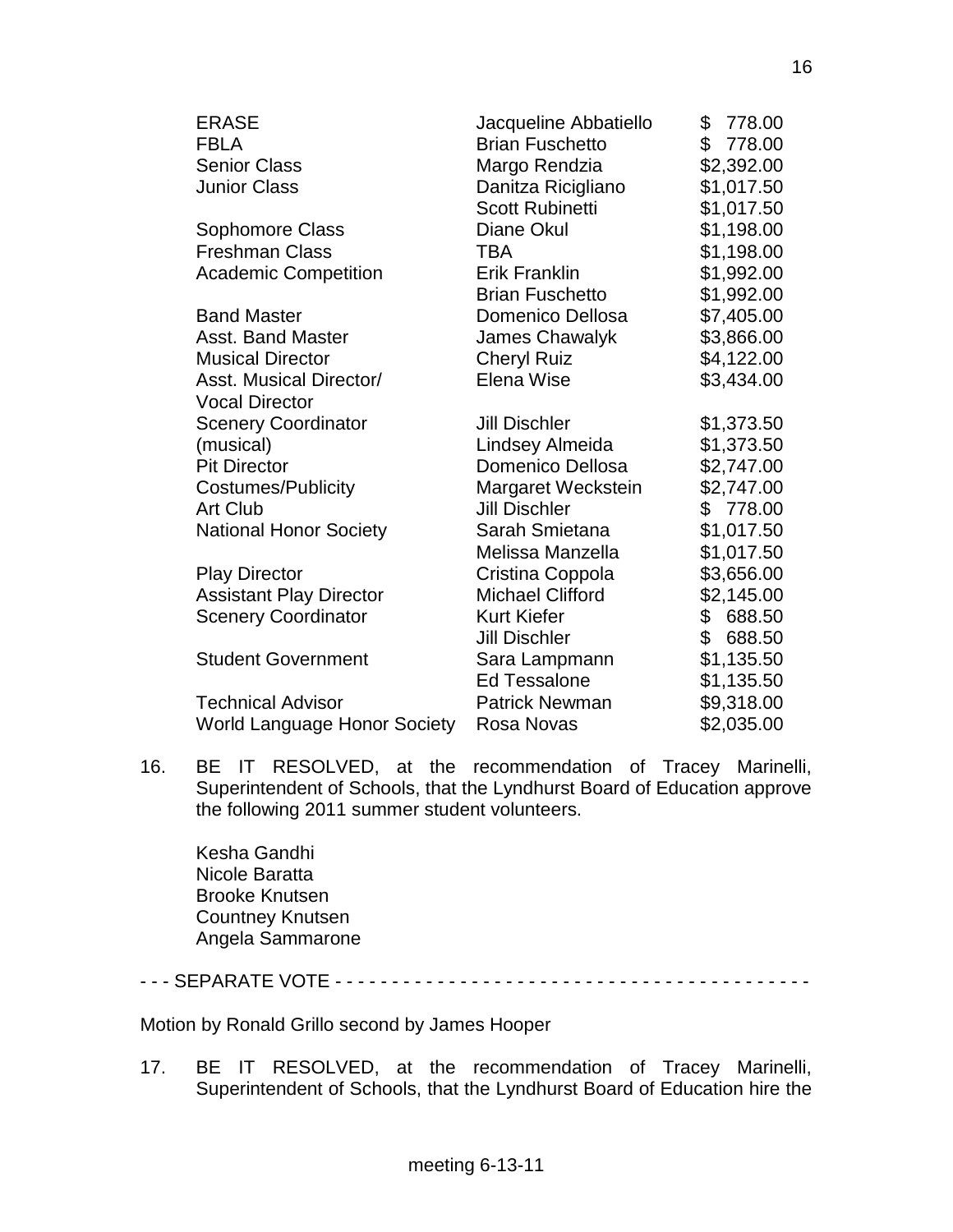following aides for the Lyndhurst Extended School Year Program, effective July 7, 2011 through July 29, 2011.

| Joyce Settembrino | <b>Pre-School Disabled Teacher Aide</b>    |
|-------------------|--------------------------------------------|
| Lisa DeFlippo     | One-to-One Student Aide                    |
| Sue Cunniff       | Kdg.-2 <sup>nd</sup> Grade Teacher Aide    |
| Barbara O'Rourke  | Grade 2-5 <sup>th</sup> Grade Teacher Aide |

Roll Call For: (8) William Barnaskas, Ronald Grillo, James Hooper, Josephine Malaniak, Christine Melleno, Christopher Musto, Stephen Vendola, Ellen Young. Abstain: (1) James Cunniff

- - SEPARATE VOTE - - - - - - - - - - - - - - - - - - - - -
- 18. BE IT RESOLVED, at the recommendation of Tracey Marinelli, Superintendent of Schools, that the Lyndhurst Board of Education grant permission for the following employees to work during the summer of 2011.

| <b>Jill Birnback</b> | 15 hours |
|----------------------|----------|
| Kelly Chua           | 15 hours |
| <b>Mary Forbes</b>   | 15 hours |
| Lauren Gash          | 60 hours |
| Angela lannitelli    | 5 hours  |
| Virginia Nazare      | 15 hours |
| Marilyn Vitiello     | 4 hours  |

- 19. BE IT RESOLVED, at the recommendation of Tracey Marinelli, Superintendent of Schools, that the Lyndhurst Board of Education appoint Joy Jable, for the position of Elementary Speech/Language Specialist, for the 2011-2012 school year, at a salary of \$57,515.00 (MA step 1). Employment will be provisional, subject to authorization approval for emergent hiring pending completion of criminal history background check, and subject to submission of all required application documents.
- 20. BE IT RESOLVED, at the recommendation of Tracey Marinelli, Superintendent of Schools, that the Lyndhurst Board of Education appoint Keith Matino Director of Custodians and Maintenance, for the 2011-2012 school year, effective July 1, 2011, at a salary of \$60,000.00. Employment will be provisional, subject to authorization approval for emergent hiring pending completion of criminal history background check, and subject to submission of all required application documents.

- - -SEPARATE VOTE - - - - - - - - - - - - - - - - - - - - - - - - - - - - - - - - - - - - - - - - - -

Motion by Christine Melleno second by Ronald Grillo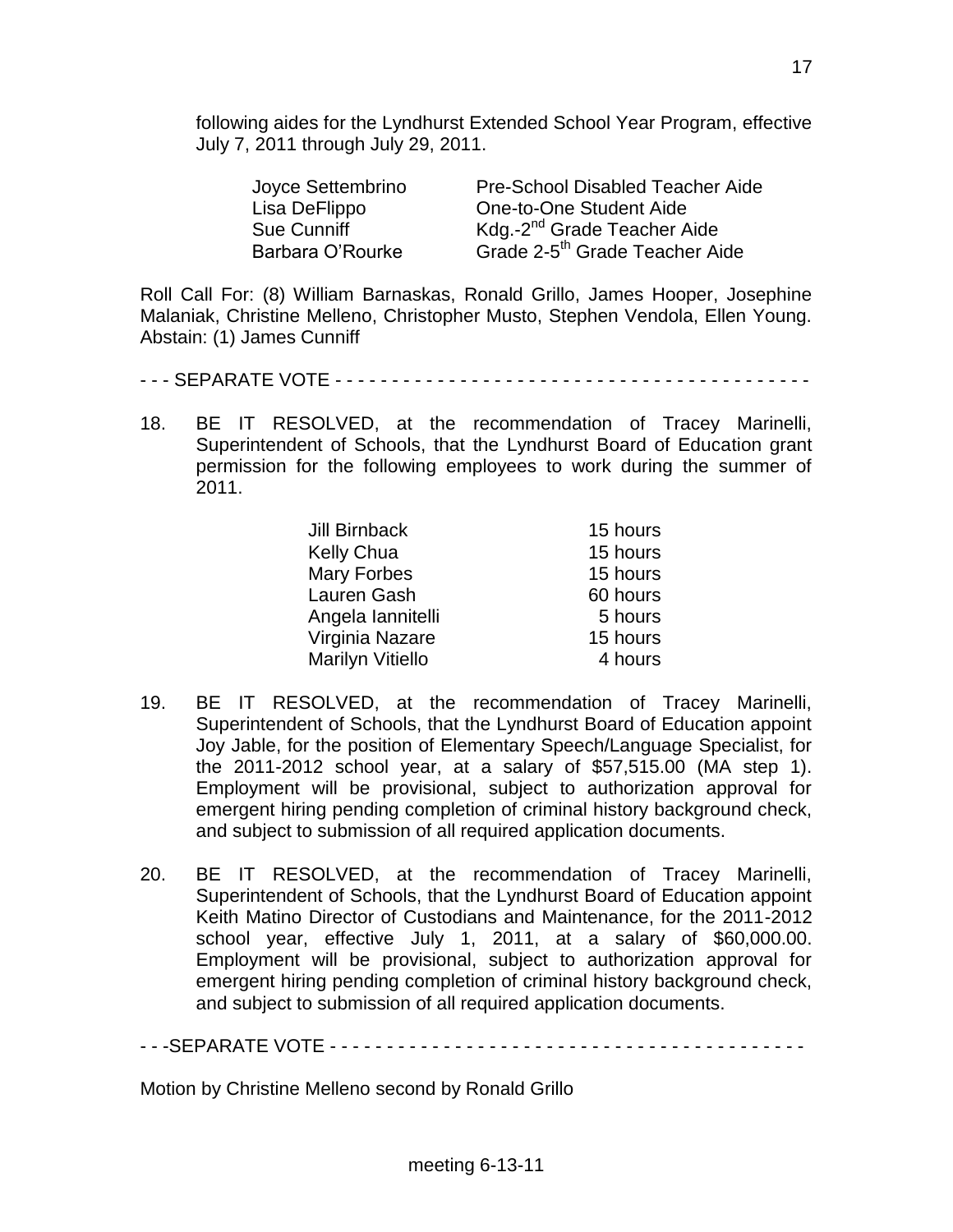21. BE IT RESOLVED, at the recommendation of Tracey Marinelli, Superintendent of Schools, that the Lyndhurst Board of Education approve David DiPisa, School Business Administrator/Board Secretary, for 2011- 2012 school year, from July 1, 2011 to June 30, 2012, at a salary of \$114,290.00, contract to follow.

Roll Call For: (7) William Barnaskas, Ronald Grillo, James Hooper, Josephine Malaniak, Christine Melleno, Stephen Vendola, Ellen Young. Against: (2) James Cunniff, Christopher Musto

- - - SEPARATE VOTE - - - - - - - - - - - - - - - - - - - - - - - - - - - - - - - - - - - - - - - - - -

## New Business

- 1. James Hooper Fine Arts Committee talked about having "Battle of the Bands" in July.
- 2. Eastern Christian Academy started using solar energy DMR to investigate.
- 3. Bill Barnaskas thanked Dave DiPisa for letter written to bus company regarding problems on a school trip.
- 4. Will high school incorporate pool into curriculum in gym class?
- 5. Christopher Musto suggested streaming meetings on website to view.
- 6. Bill Barnaskas wants to consider concussion and cardiac screenings at the high school and Rec Programs.

# Motion to Go into Executive Caucus

Motion by Ellen Young second by Christine Melleno and unanimously carried, the Board went into Executive Caucus at 9:20 p.m. for the purpose of: review of School Business Administrator's contract and personnel.

## Motion to Open Meeting to Public

Motion by Ronald Grillo second by Christine Melleno and unanimously carried, the Board opened the meeting to the public at 10:25 p.m.

Roll Call For: (9) William Barnaskas, James Cunniff, Ronald Grillo, James Hooper, Josephine Malaniak, Christine Melleno, Christopher Musto, Stephen Vendola, Ellen Young.